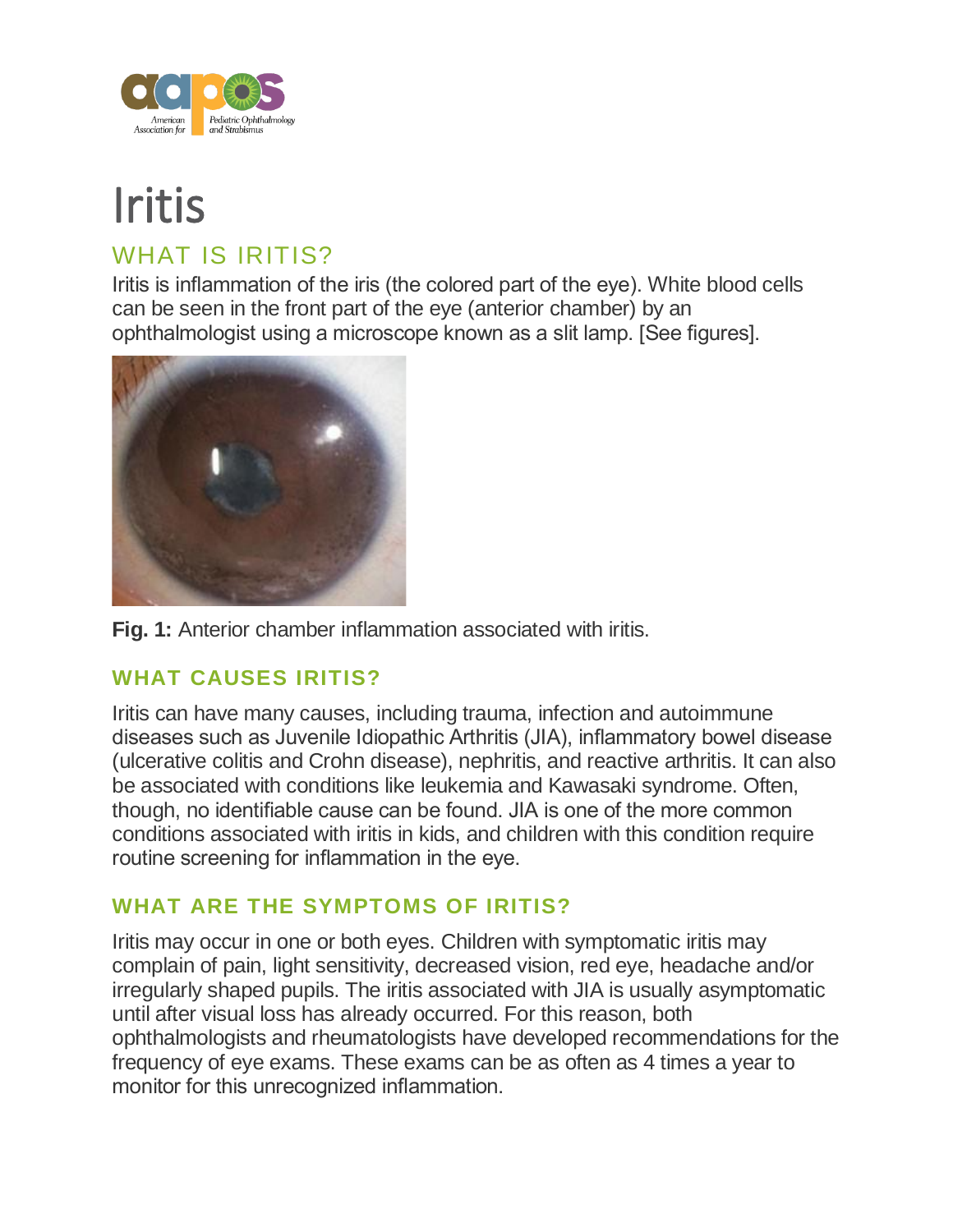



**Fig. 2:** Synechiae, inflammatory adhesions between the iris and lens surface.

## **WHAT ARE THE COMPLICATIONS OF IRITIS?**

Iritis may cause many ocular problems including iris attachments to the lens (posterior synechiae) or other eye structures (peripheral anterior synechiae) [cataracts,](https://aapos.org/glossary/cataract) [glaucoma,](https://aapos.org/glossary/glaucoma-for-children) inflammation in the vitreous (vitritis) and retina (retinitis), swelling in the back of the eye (macular edema) as well as calcium accumulation on the cornea (band keratopathy). In severe cases, the optic nerve may also be affected (papillitis). These problems can cause severe visual loss, including blindness.



• **Fig. 3:** Band keratopathy: calcium deposits on the corneal surface.

#### **WHAT TESTS ARE ORDERED FOR CHILDREN WITH IRITIS?**

The tests ordered when a child is diagnosed with iritis depend on clinical symptoms and signs. Testing is often not done for a first isolated case of iritis in one eye. When iritis is recurrent or affecting both eyes, testing is